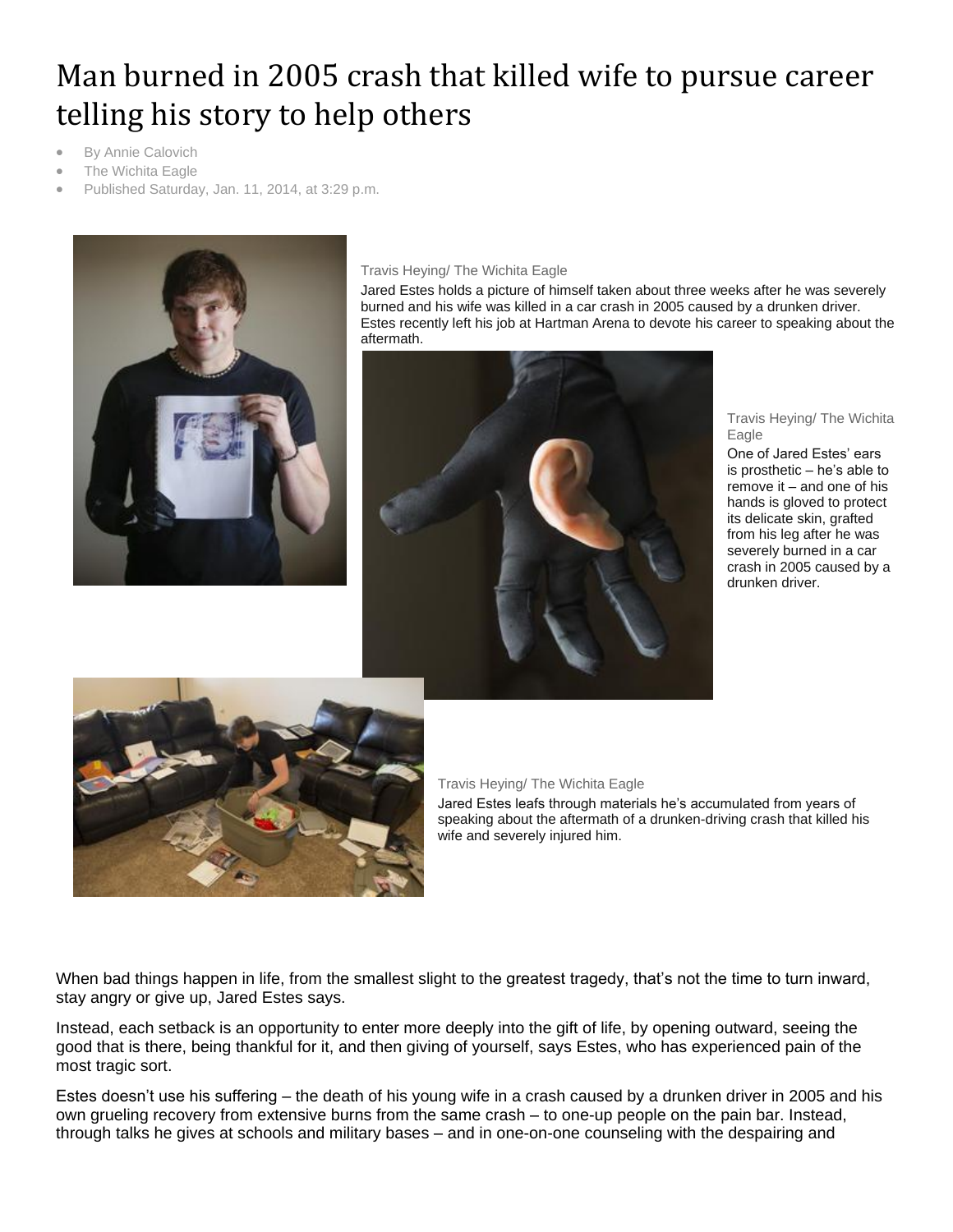severely injured – he shows how other people, giving of themselves in the ordinary course of their day, helped him recover so he could do the same.

Now, almost nine years after the accident, Estes, 34, has left his job as marketing director of Hartman Arena to make a living giving his talks.

Some friends, meaning to support him, say they're glad he's following his dream. But reliving the greatest horror of his life in the course of giving his talks isn't his dream, he says.

He just knows it's what he's supposed to do.

## **On the tour bus**

Estes remembers the first time he was able to get through telling his story without breaking down.

It was soon after he had returned to work as marketing assistant for the Kansas Coliseum, late in 2005. Default, a band whose music was helping him through his recovery, was performing at the Coliseum.

Estes asked the band's manager to have the members autograph a CD sleeve for him, and found himself invited onto their bus, being asked to tell them what had happened to him.

*I know that life ain't always good to you.*

*I've seen exactly what it's put you through*

*Thrown you around and turned you upside down and so you*

*You got to thinking there was no way out*

## *You started sinking and it pulled you down*

The lead singer had a bite of food on his fork, and the bite never made it to his mouth as the band kept urging Estes to tell them more. It was all off the cuff, the way Estes tells his story to this day:

About how he was a senior at Bucklin High School and was selected basketball homecoming king, but the girl announcing the winner read the wrong name. When Estes found out about the error – only after he was off the court – he didn't think it necessary to have it corrected. He did, however, begin pursuing the girl who made the mistake, the woman who would become his wife.

About how they had been married six months when they were on their way home from a hockey game at the Coliseum in March 2005, two of their friends in the back seat, when a drunken driver going at least 120 mph slammed into the back of their car on West Kellogg. About how everyone made it out of the burning car except Paige, who was 23 years old.

About how Estes was so severely burned that he was in a coma for two weeks. And when he awoke his dad told him that Paige had died. And Estes wanted to die. Not only was his wife gone, but his face was so erased by the burns, his identity went with it.

About how, as he endured layers of mental anguish on the one hand, the physical rehabilitation was excruciating on the other.

Half of his body was burned, and the other half had to be peeled to repair the damaged area. When he was lifted up to try to walk for the first time, he felt the healing skin rip off his back, leaving his bed dripping with blood. And he didn't end up walking that day; he just crumpled.

About how it took three months before Estes was well enough to visit Paige's grave back in their hometown of Bucklin, two hours west of Wichita. And once there he wanted to rant and really grieve alone for the first time.

But he could only barely move, the pain raged, and one of his eyes was sewn shut, so he couldn't even really cry. He was beyond exhausted. At that point he'd had it. He was done.

And about how one in a string of right-people-at-the-right-time occurrences happened: His mother-in-law and Paige's young siblings pulled up in their car right then, and when Estes saw the children approach him – traces of Paige in their faces – he realized that if it had been Paige who had lived, he would have wanted her to be fully alive, for herself and for them.

And he had an epiphany.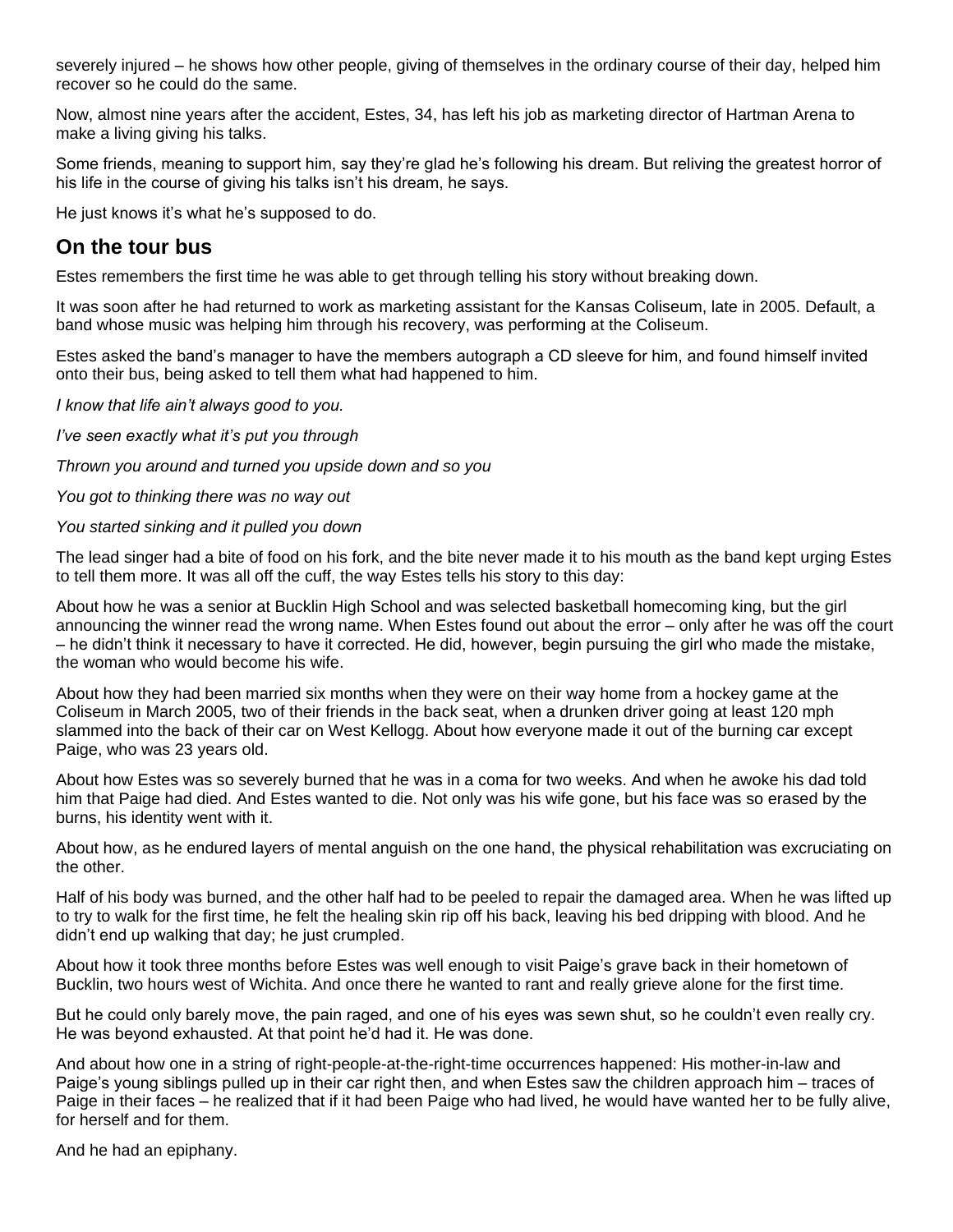*It may be tough you've got to get back up*

*Because you know that life ain't over yet*

*I'm here for you so don't forget*

*You can count on me*

*Cause I will carry you till you*

*Carry on*

When Estes was finished telling his story to the members of Default – whose song "Count On Me" reminded Estes of the people he had been leaning on for his recovery and whom he didn't want to disappoint – he realized something: His story had helped the band.

And it helped him to tell it.

## **Soldiers and students**

People in the military today, as those in civilian life, seem to have fewer coping skills than their forebears, says Col. Charles Carlton, commander of the 22nd Medical Group at McConnell Air Force Base. So many kids come from broken families, and when they're growing up and playing sports, they're told everyone's a winner.

But in real life, not everyone is.

On top of that, the electronic age sets people up to expect quick solutions, Carlton says. So when people feel themselves pushed to the edge, they may be tempted to take the easy way out by taking their own lives, he says.

They don't take into account that there are people willing to help. So Carlton brings in speakers such as Estes to teach his airmen about resiliency.

Popular and likable, funny and thoughtful, Estes has a knack for making everybody feel like they're his best friend, said Christen Skaer, a Wichita veterinarian who was friends with Jared and Paige before they were married.

Estes calls everybody "buddy" with a lack of self-consciousness that desires not just to help others but to learn from them, in a reciprocity that recognizes the dignity of the other person.

"He's never been the shy one," said his younger sister, Sarah, who is public affairs manager at Beechcraft. She and Estes rent a house together in Andover.

"He's outgoing and relatable to a lot of people. Once you meet Jared you're automatically drawn to him. He's always had that kind of personality, before the accident and after the accident.

"I think it's our family in general. My dad's got a great sense of humor. He's a business guy and salesman; it runs in the Estes family."

Jared Estes is not only funny, comically skewering the language to create nicknames and confessing a fondness for SpongeBob SquarePants; his humor is of a gallows nature particularly suited to talking about some of the gruesomeness he's experienced.

A Facebook post from Christmas Eve 2012 shows a photo of him with his young nephew holding lighted candles before them at a church service. The caption: "Not too close to my face there Nafey. Unkin Jared has had about enough of that in his life. (smiley face)."

Estes also jokes that a prosthetic ear that had to be made for the right side of his head is cool because he can take it off and pop it into his niece's juice.

"Even when he's talking about the most horrible things, he does it with a smile," Skaer said. "He makes people laugh through the whole thing, and I think that's an amazing thing to do. He makes people feel better."

Estes gave his talk for the first time officially in 2007, when the Sedgwick County Sheriff's Department brought in hundreds of high school students for a cautionary program about drinking and driving. The word then started to spread about Estes as a speaker; his connection to the military started with an airman who was working out next to him at Genesis and noticed his injuries.

Estes always starts his talk with film footage that introduces the audience to Paige so that they have an image of her. But the talk has evolved over time, from being mainly about her to being a thank-you to his helpers to being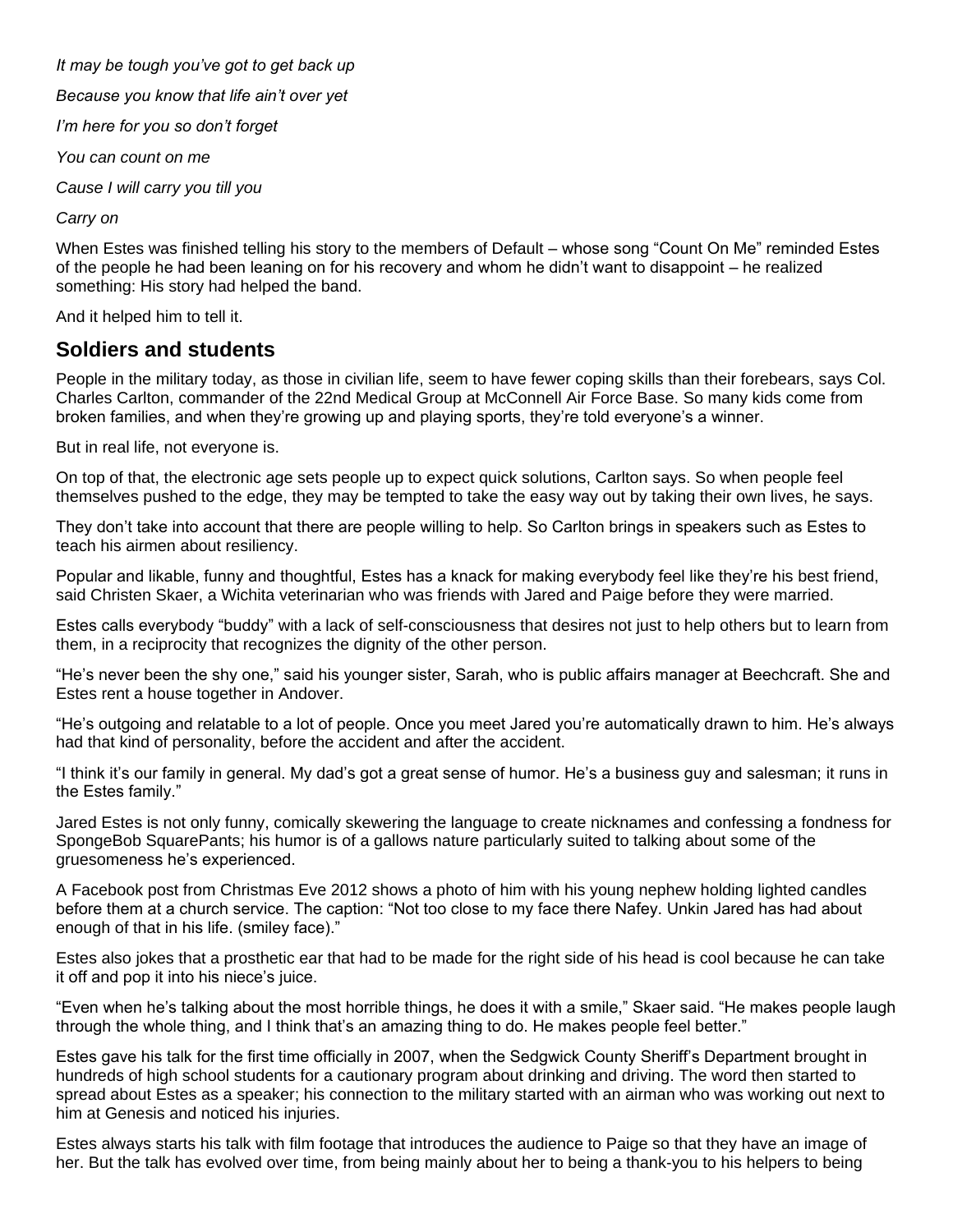about "what happened to me and how I got through that and how we get through that, because we all have tragedy and loss in our lives," Estes says.

He never writes his talks down; he thinks that would compromise his sincerity, and that would "kill me." Instead, he tries to relive his experiences fresh each time – bearing the vulnerability of a high school student, the wounds of a warrior, the fragility of the sorrowful.

Paula Bette, Maize High School counselor, has Estes come to the school every other year to speak to the juniors and seniors before prom, to help them with their decision-making, including showing them the consequences of drinking or texting while driving.

"He has such a wonderful message, and he does it in such a non-lecturing manner where he just really captures the students' attention," Bette said. "It's so quiet when he's in there talking. … He just really has that talent of getting through to them."

## **Overcoming anger**

Estes draws parallels not only between himself and those who are hurting, but between himself and those who hurt others, including the driver of the car that caused the 2005 crash.

Louis Kebert from Mulvane, now 52, pleaded guilty to second-degree murder and five counts of aggravated battery in the accident and was sentenced to 23 years in prison.

As part of his talk, Estes says that it crushed him to see how broken up Kebert's family, including Kebert's then-19 year-old son, were about what had happened. Instead of falling into resentment toward Kebert, Estes says he made strides in his healing by realizing that he himself had started down the same path of making selfish decisions when he was at Paige's grave for the first time and had given up.

"Acting like it's my life and everybody can just deal with it makes no sense," Estes says in one version of his talk. "Nothing is ever just about me, and when I made it all about me for a short while, it was the most hollow and dark feeling in the world."

Similarly, Estes said that he found himself sad the second Christmas after the accident, until he noticed the happiness of his family around him opening their presents. Once he focused on that, it was as if a switch were flipped, and he opened up to what was there rather than focusing on what he didn't have.

He also had to let go of the what-ifs that paralyzed him for a long time.

"When he gives his speeches it's amazing to see the response he gets from the soldiers, people who went through a similar experience, the amount of people who come up afterward and say thank you, or 'what you said hit home,' or 'your message was delivered well,' " said Chris Bowman, prevention coordinator for the Army substance abuse program at Fort Riley.

Estes has been such a hit at McConnell that he's one of the base's honorary commanders.

"I don't pretend to know what those guys go through on a day-to-day basis," Estes said of those in the military, "but when it comes to the struggles we have in life, we're all in the same boat.

"There have been times when I spoke to the wounded warriors … and those guys ended up helping me more than I could ever help them. When you get to speak to your heroes, it's pretty surreal, for sure."

## **'I don't have it that bad'**

Estes' face and eyes still bear traces of his injuries; he wears a black glove and sleeve on his right hand and arm to protect sensitive grafted skin, and often a hat on his head to cover scars.

He can't straighten the fingers on his right hand, and he sometimes experiences stabbing pain in addition to the arthritis-like pain that's always in the background. He has to work out at least four times a week to keep his body from tightening up.

But it's not from a sense of vanity that the outward signs bother him, if they do at all; it's from a fear of being pitied. He thinks that holds a person down.

"We'll always have an excuse to feel bad or down," Estes says, but the ability to be in a tough spot and still care for other people "is the best thing you can do for yourself and others."